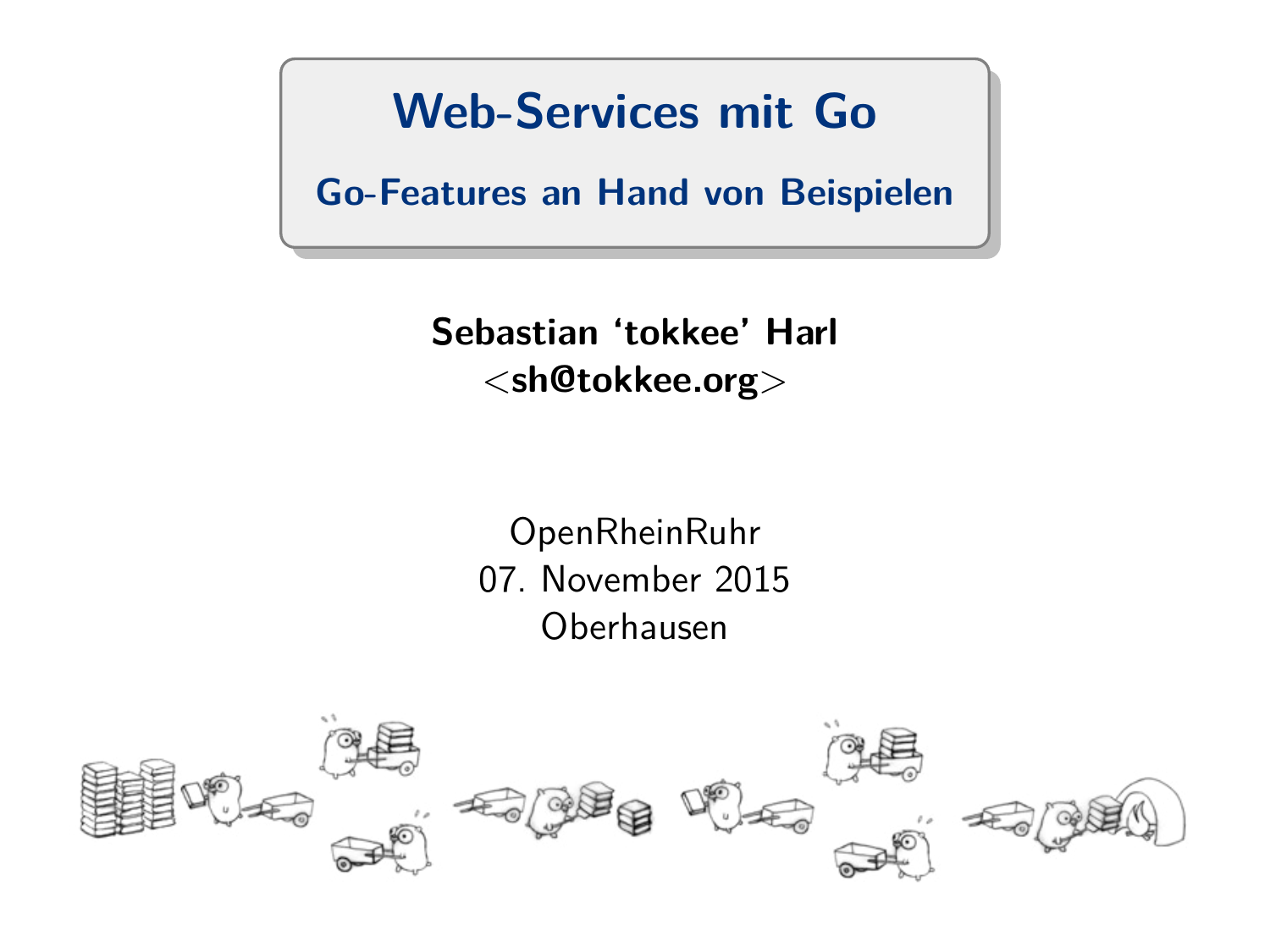



#### Was ist Go?

Go is an open source programming language that makes it easy to build simple, reliable, and efficient software.

https://golang.org

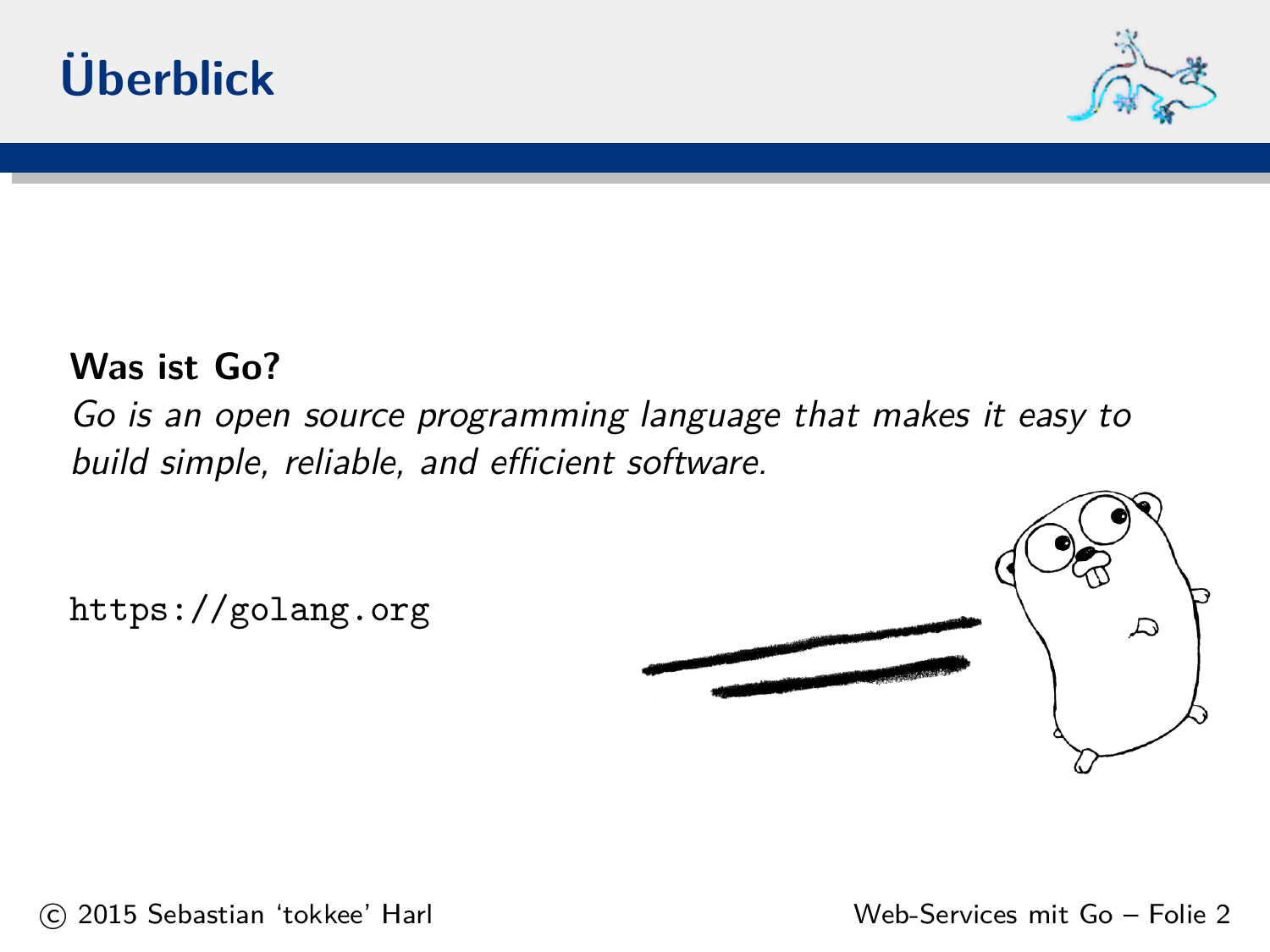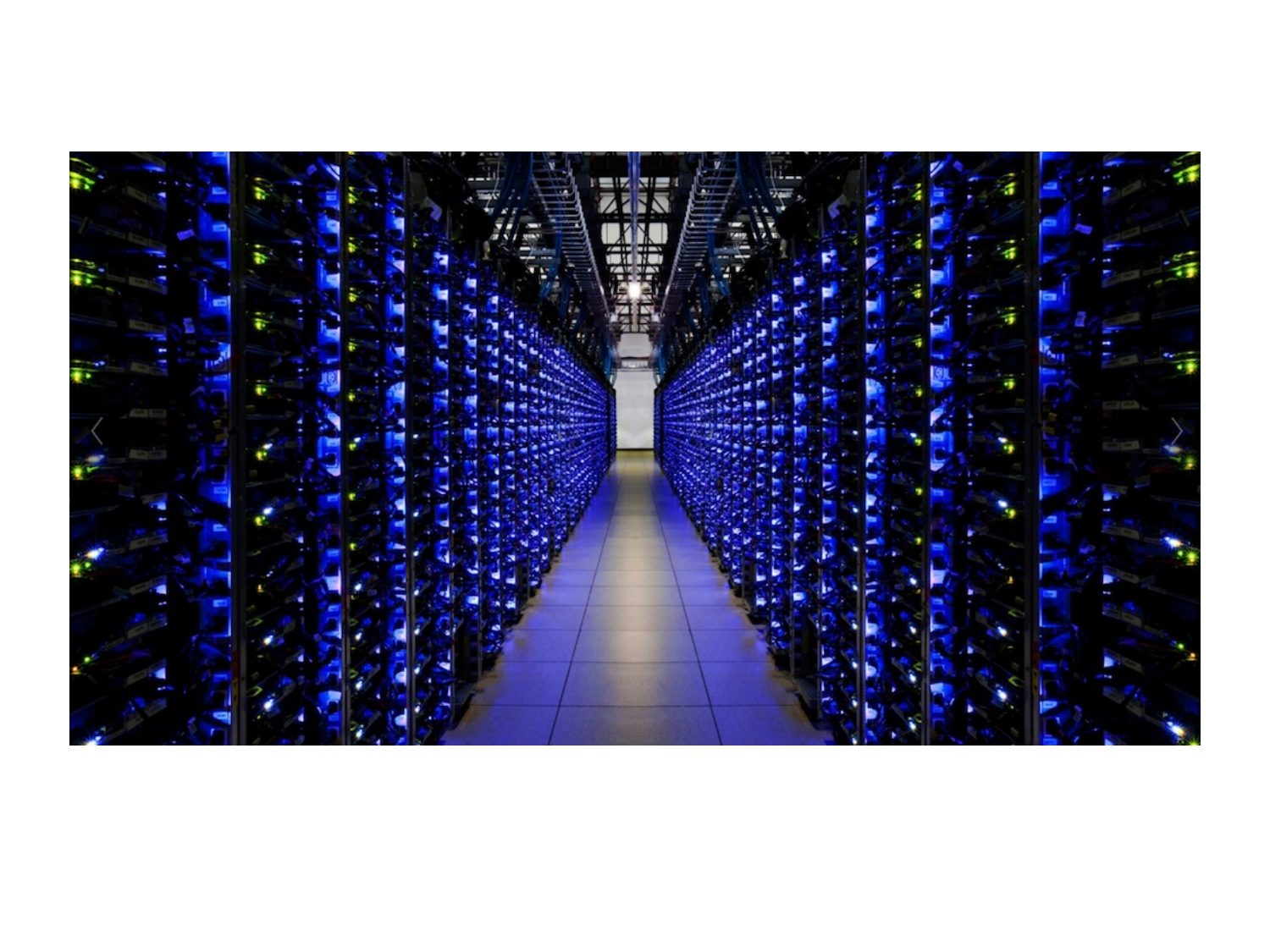### **Web-Services**





Quelle: http://martinfowler.com/articles/microservices.html

(c) 2015 Sebastian 'tokkee' Harl

Web-Services mit Go - Folie 4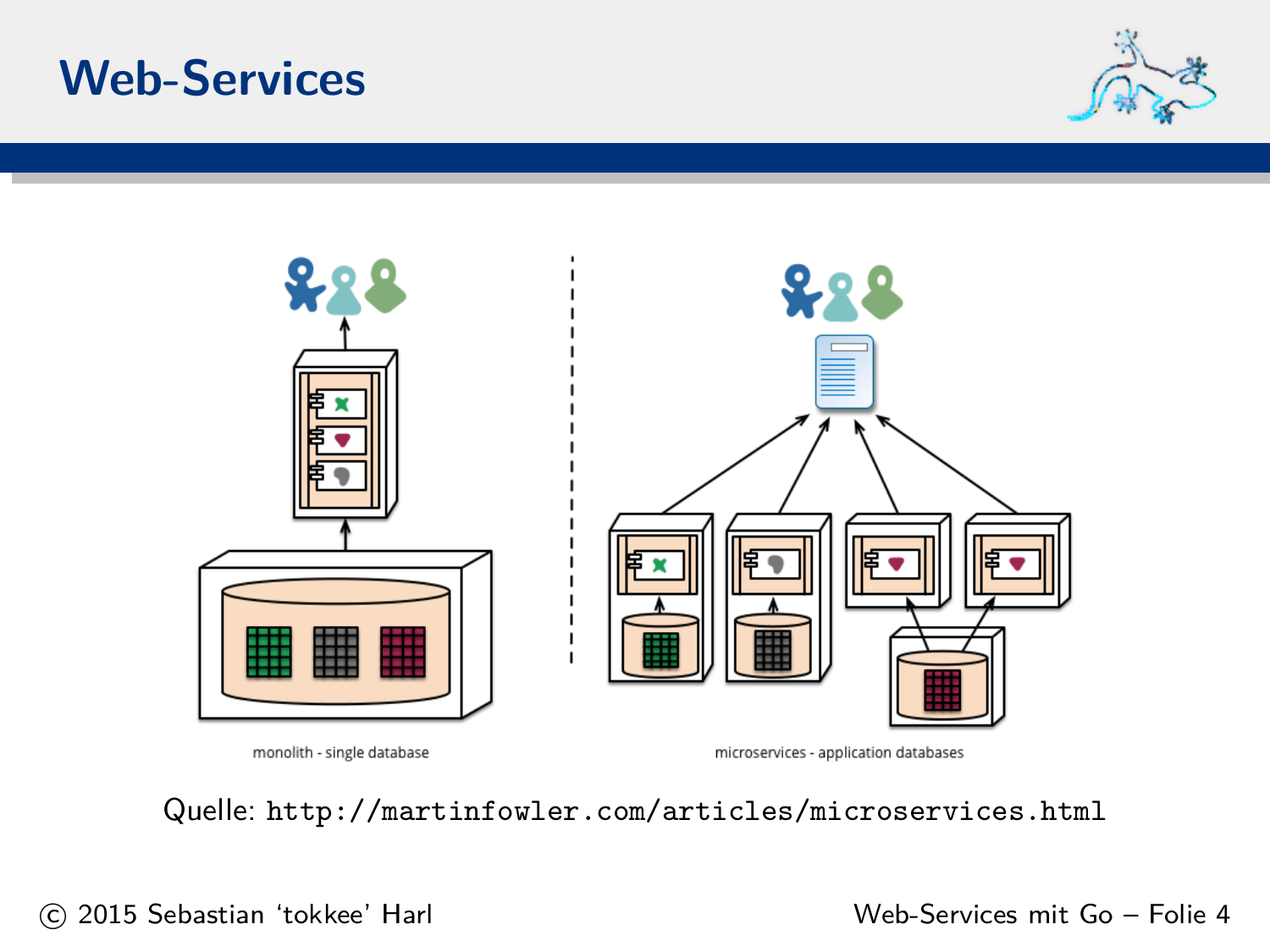



- HTTP Frontend
	- Viele parallele Client-Anfragen
	- Eine oder mehrere Verbindungen zu Backends
- Backend ("Business Logic")
	- Viele parallele Anfragen vom Frontend
	- Eine oder mehrere Datenbank-Verbindungen oder Interaktion mit anderen Backends
- $\bullet$  Datenbank
- $\Rightarrow$  Micro-Services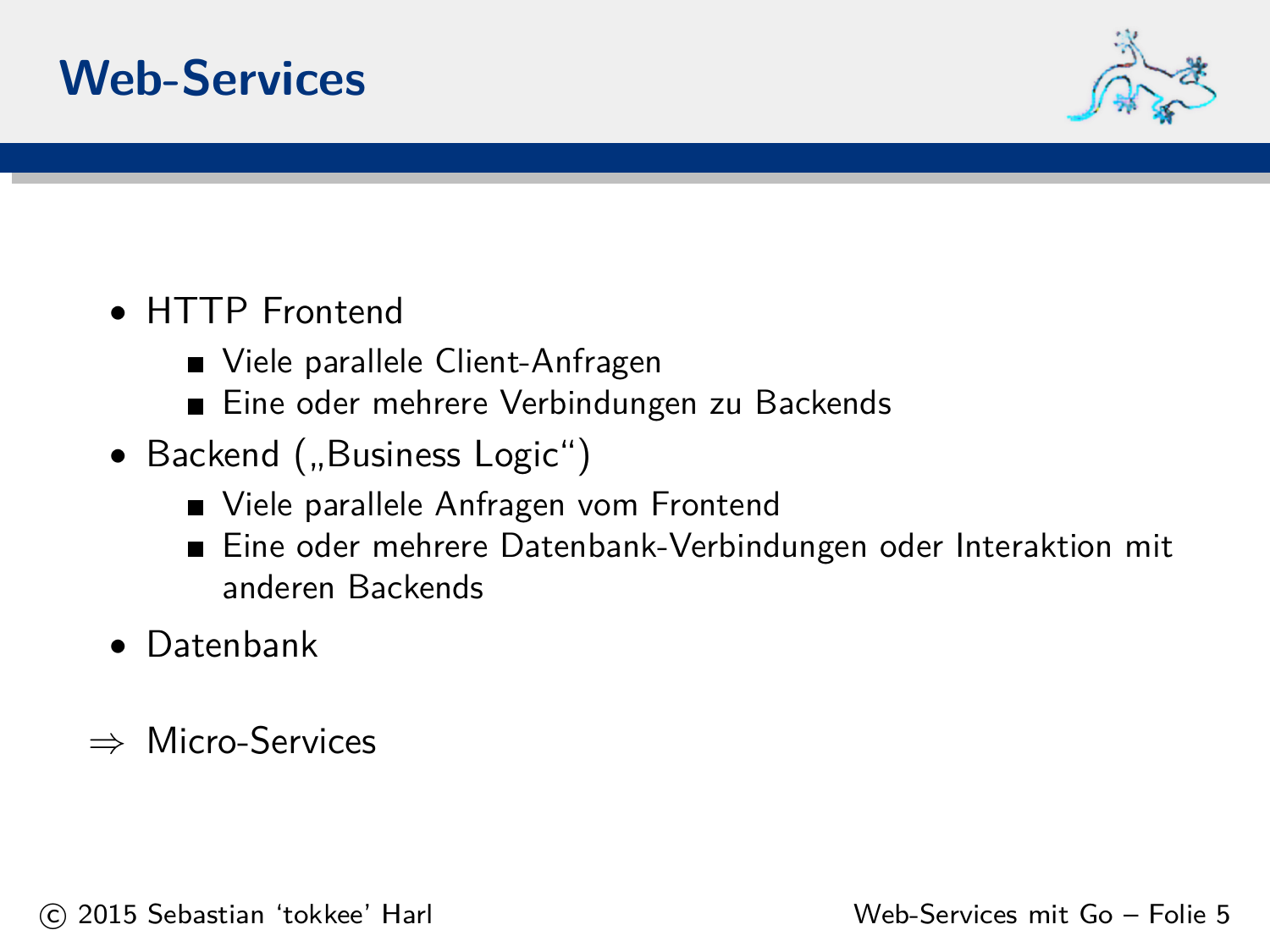## **Einschub: Go Standard Bibliothek**



https://golang.org/pkg/

- $\bullet$  Crypto
- $\bullet$  Datenbanken
- $\bullet$  Go Parser
- Netzwerk, HTTP, SMTP, etc.
- Datenstrukturen

```
Mehr? \Rightarrow https://godoc.org/
```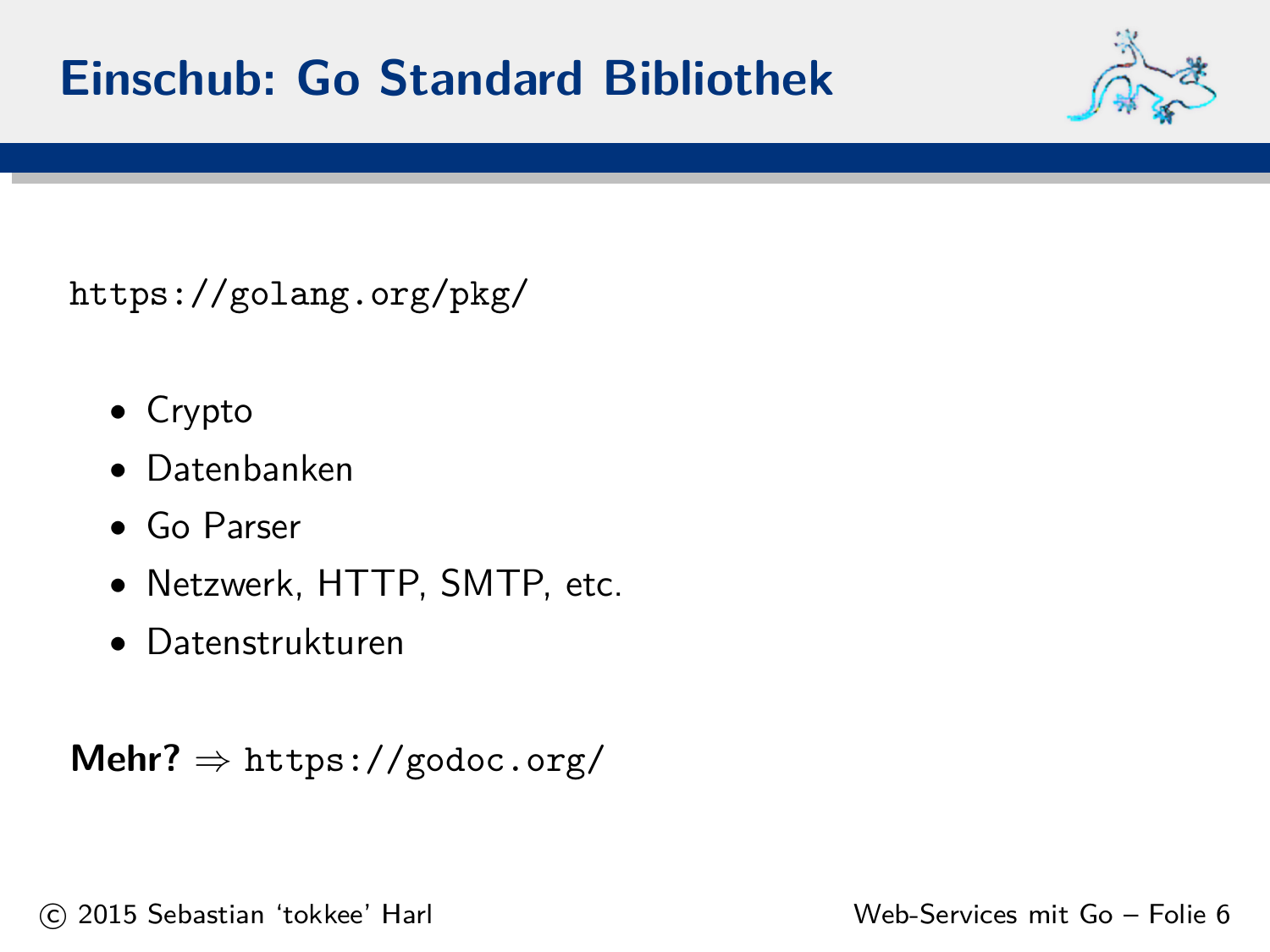### **Ein Webserver**



```
1 im p o r t ( . . . )
\frac{2}{3}func main () {
4 http. HandleFunc ("/hallo", sageHallo)
5 l o g . F a t a l ( h t t p . L i s t e n A n d S e r v e ( " : 9 9 9 9 " , n i l ) )
6 |}
7
8 func sageHallo (w http. ResponseWriter, r *http. Request) {
9 | fmt Fprintf (w, "Hallo 3%s", r . RemoteAddr)
10 }
```
- <https://golang.org/pkg/log/>
- <https://golang.org/pkg/net/http/>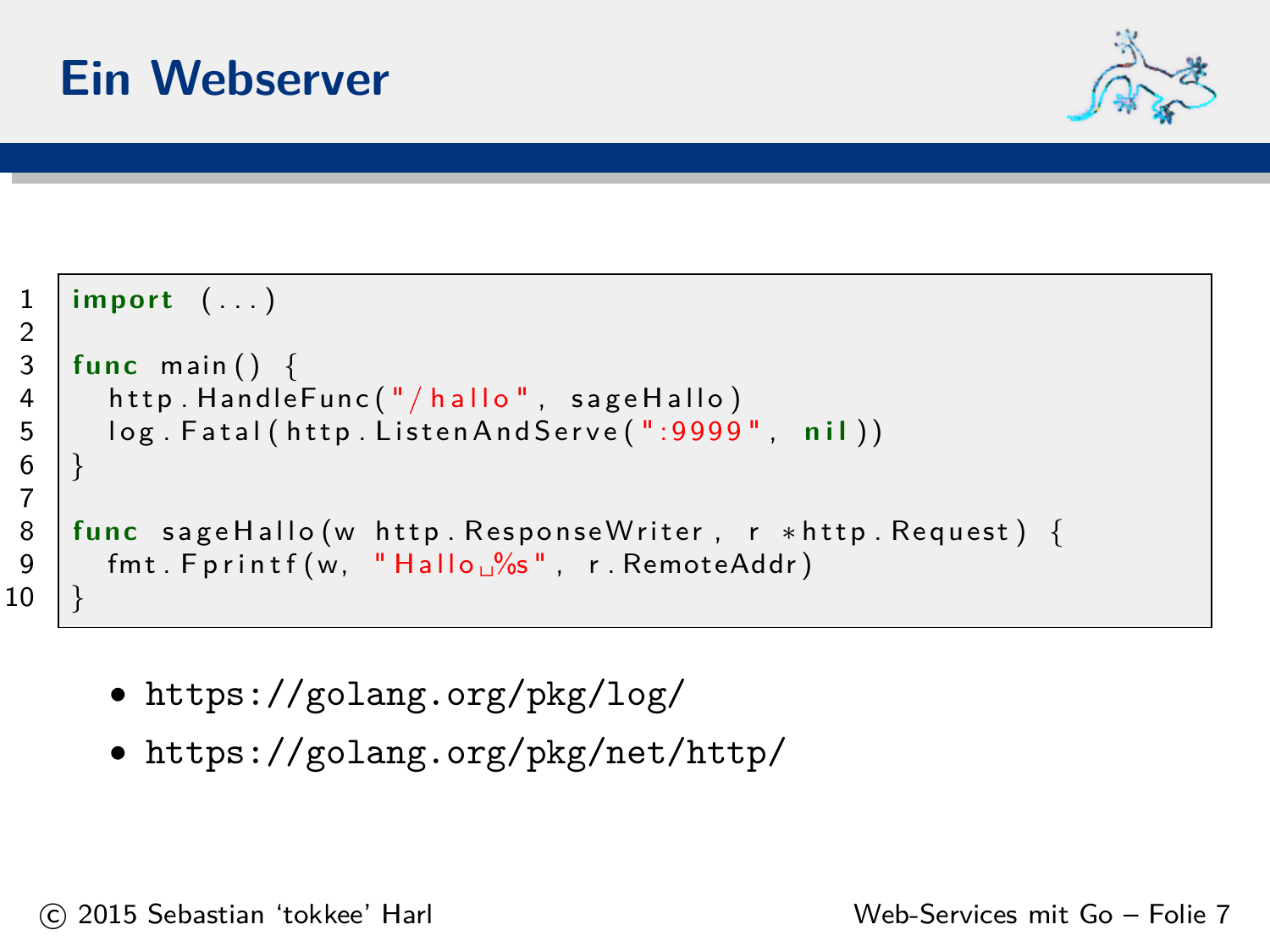### **Ein Webserver – Templates**



```
1 func sage Hallo (...) {
 2 d := struct {<br>3 Title, Name
           Title, Name string
 4 | \{ \{ \} \{ \{ \} \{ \} \{ \{ \} \{ \} \{ \} \{ \} \{ \} \{ \} \{ \} \{ \} \{ \} \{ \} \{ \{ \} \{ \} \{ \} \{ \} \{ \{ \} \{ \} 
 5
 6 var buf bytes.Buffer<br>7 if err := tmpl.Execu
         if err := tmp1. Execute(&buf, d); err := nil8 http. Error (w, err. Error (), http. StatusInternalServerError)
 9 return
10 }
11 io . Copy (w, &buf)
12 }
```
- <https://golang.org/pkg/bytes/>
- <https://golang.org/pkg/io/>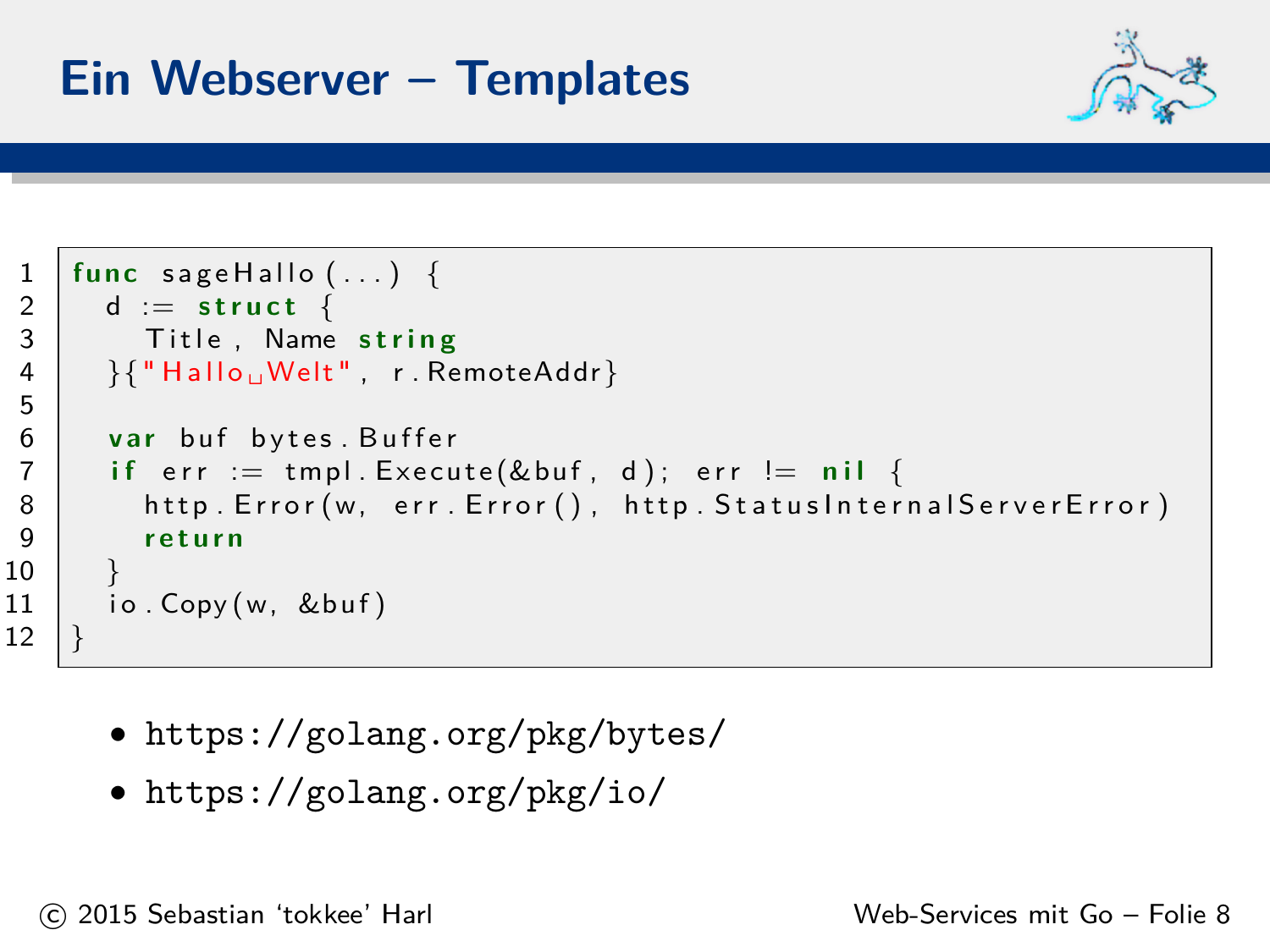### **Ein Webserver – Templates II**



```
\begin{array}{c|c} 1 & \text{var } \text{tmp} = \text{template}. \text{Must(} \\ 2 & \text{template}. \text{New("results"}) \end{array}2 tem plate . New ("r results"). Parse ('3 <html>head><html>head>4 \vert < title >\vert > {{. Title }} </ title >
 5 | \lt/head >\frac{6}{7}<body>8 \langle h1\rangleHallo<sub>u</sub>{{.Name}}\langle h1\rangle9 | \langle /body >\rangle/html >10
```
• <https://golang.org/pkg/html/template/>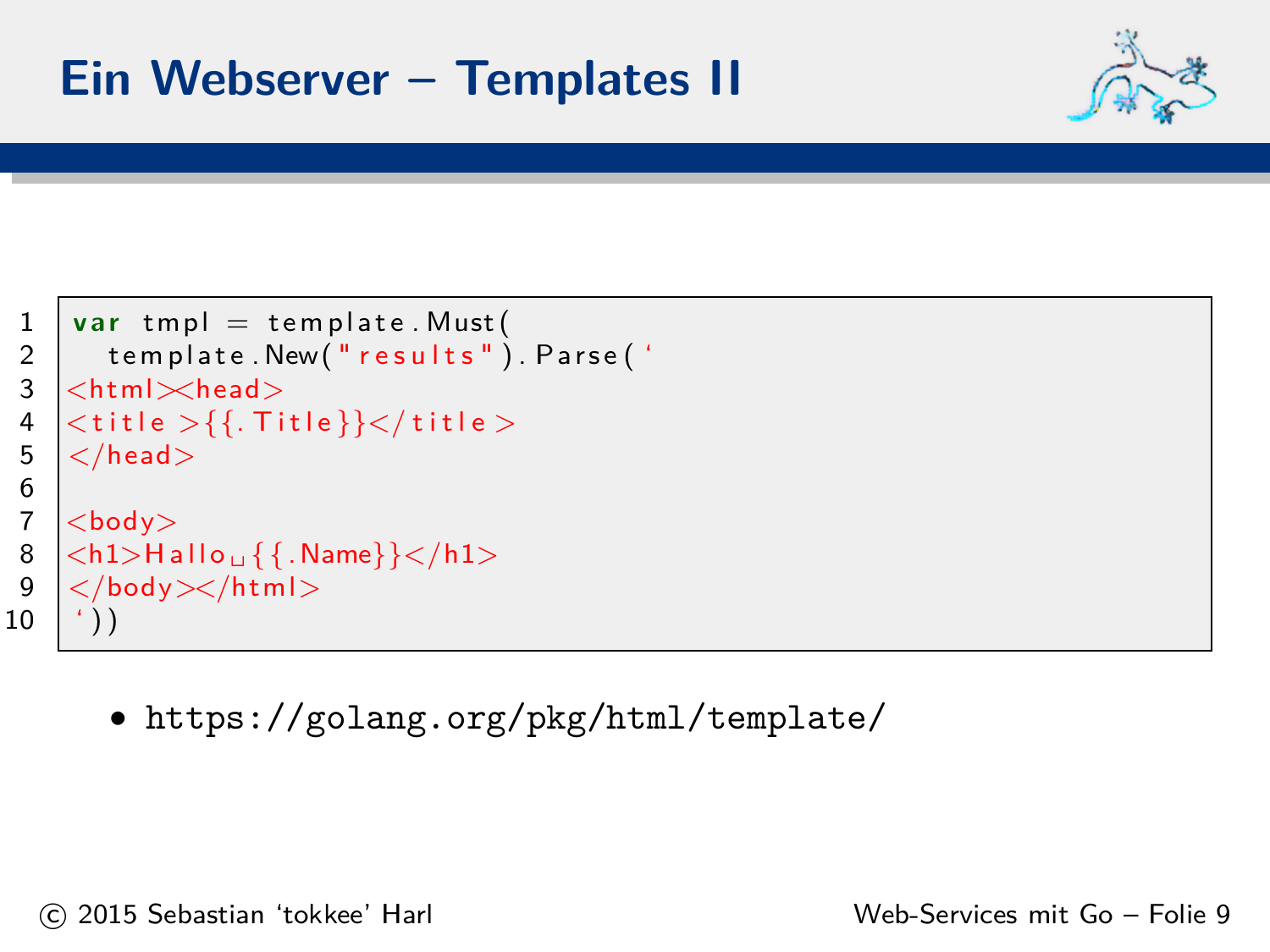

• Warum funktioniert fmt.Printf, tmpl.Execute, http.Error, io.Copy eigentlich mit dem http.ResponseWriter und bytes.Buffer?

```
1 type Writer interface {<br>2 Write(p []byte) (n
          Write (p [ ] byte ) (n int, err error )
```
- ⇒ **Sehr** einfaches Interface
- $\Rightarrow$  http.ResponseWriter und bytes.Buffer implementieren es

Viele andere Beispiele ...

3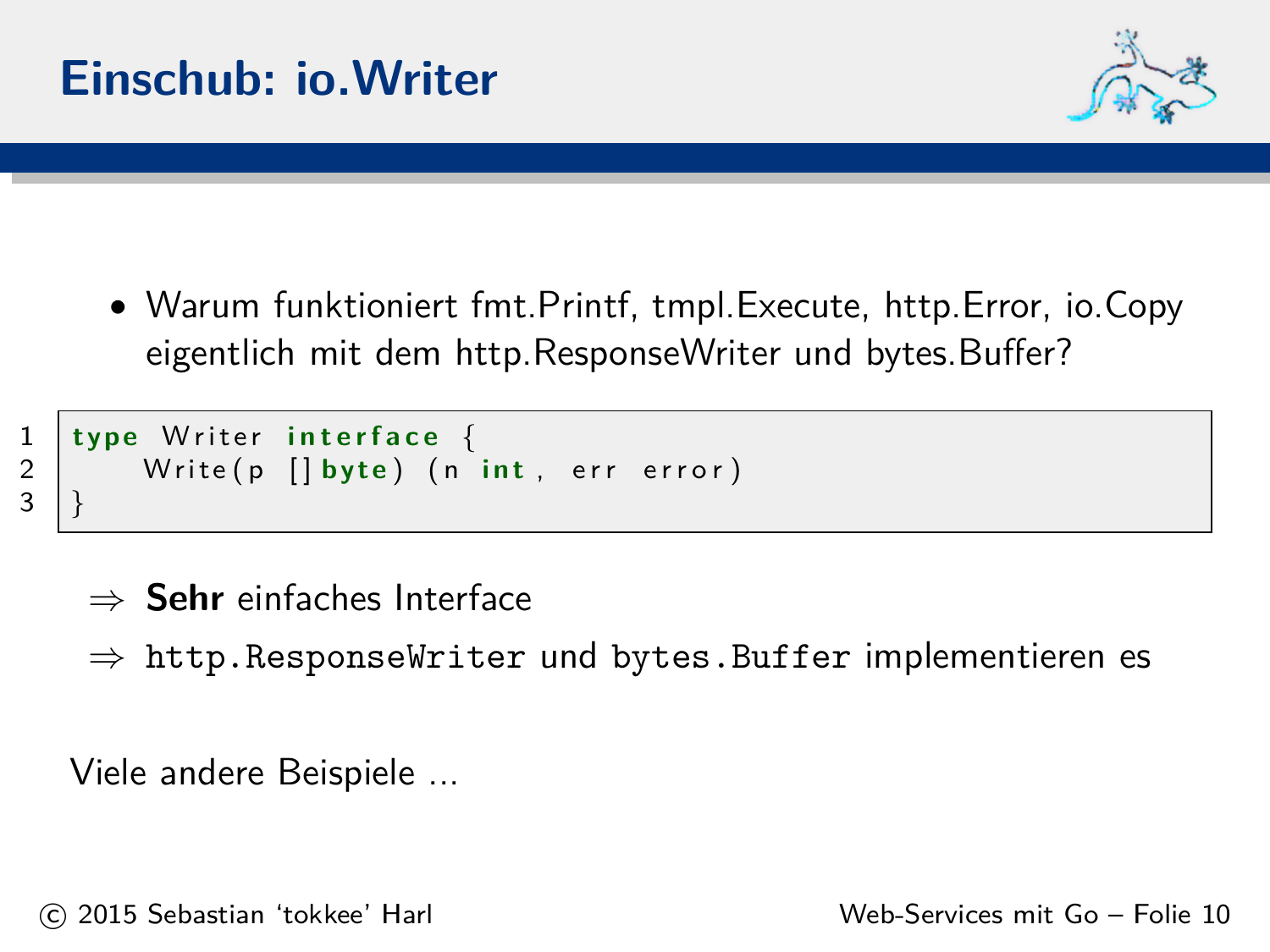

```
1 | func Query (* Request) (* Response, error) { ... }
 \frac{2}{3}func anfrage (w http. Response Writer, r *http. Request) {
 4 | requests := \{|\} * \text{Request} \{ \dots \}5
 \begin{array}{lll} 6 & \text{response} & \text{= make} ([] * \text{Response}, \text{ len} (\text{request}) ) \\ 7 & \text{errCh} & \text{= make} (\text{chan error} & \text{len} (\text{request}) ) \end{array}errCh := make(char error, len(requests))8
 9 for i, req := range requests {
10 go func (req *Request) {
11 var err error
12 responses [i], err = Query (req)
13 errCh \leq err
14 } (reg)
15 }
16
17
```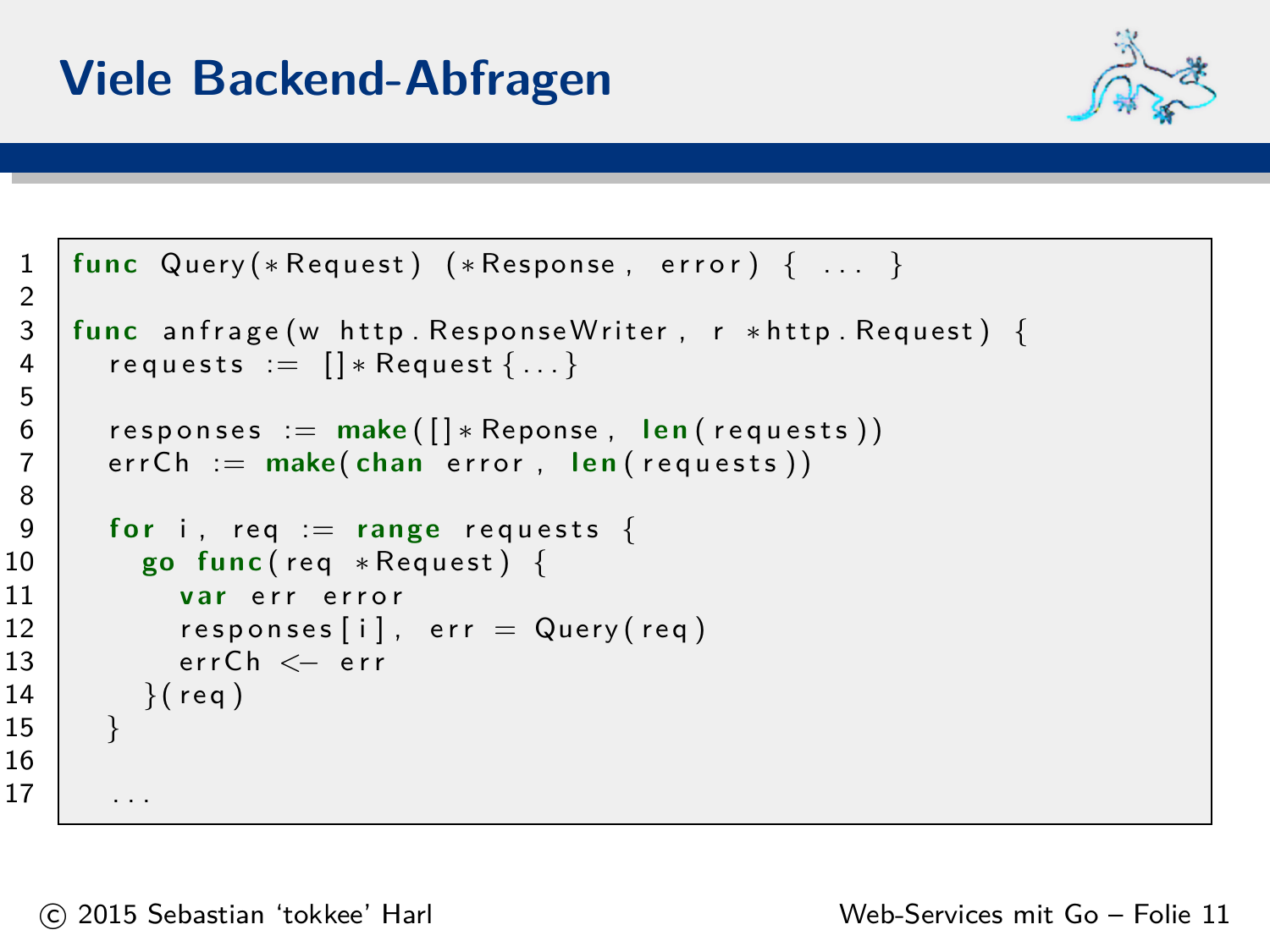## **Viele Backend-Abfragen II**

```
1 \quad | \quad \ldots2 timeout := time. After (50*time. Millisecond)3
 4 for range requests {
 5 s e l e c t {
\begin{array}{c|c|c|c|c} 6 & \text{case err} & \text{:=} & \text{--errCh}: & \ \hline 7 & \text{if err} & \text{!=} & \text{nil} & \end{array}if err != nil {
8 http . Error (w, err . Error (), http . Status Bad Request)
9 return
10 }
11 case <−timeout :
12 http . Error (w, "timeout", http . Status Request Timeout)
13 return
14 }
15 }
16 // Alle Ergebnisse verfügbar.
```
• Siehe auch <https://golang.org/pkg/sync/#WaitGroup>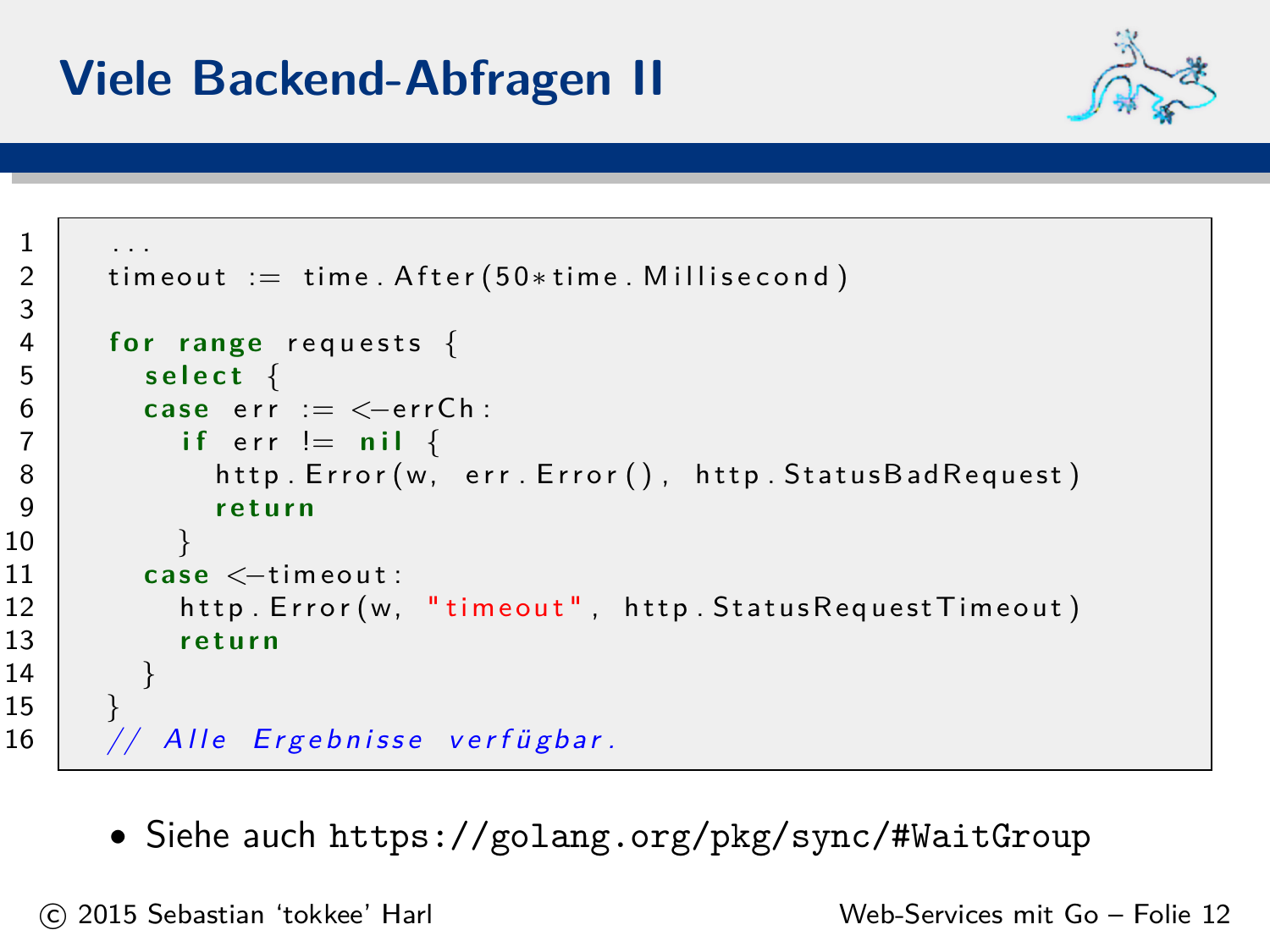



### Beispiel: Kommunikation mit und API von Backends

A high performance, open source, general RPC framework that puts mobile and HTTP/2 first.

https://grpc.io



C 2015 Sebastian 'tokkee' Harl

Web-Services mit Go - Folie 13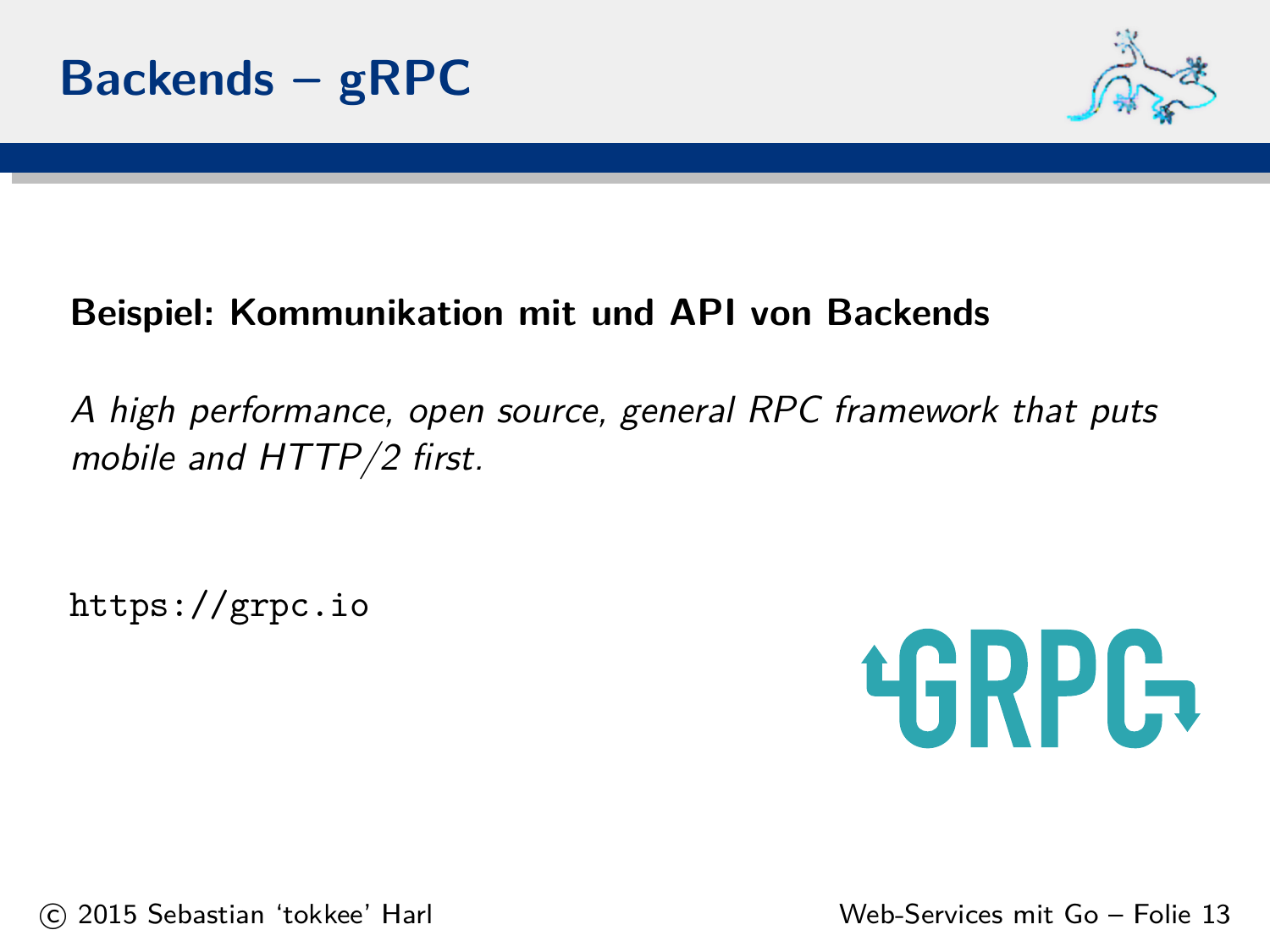



```
1 syntax "proto3";
\frac{2}{3}package mein service;
4
5 | service Backend {
6 rpc Query ( Query Request ) return ( Query Response );
7
\begin{array}{c|c} 8 & // & \dots \\ \hline 9 & & \end{array}\}10
11 message QueryRequest {
12 string query = 1;
13 |14
15 message QueryResponse {
16 string type = 1;
17 int64 n = 2;
18 }
```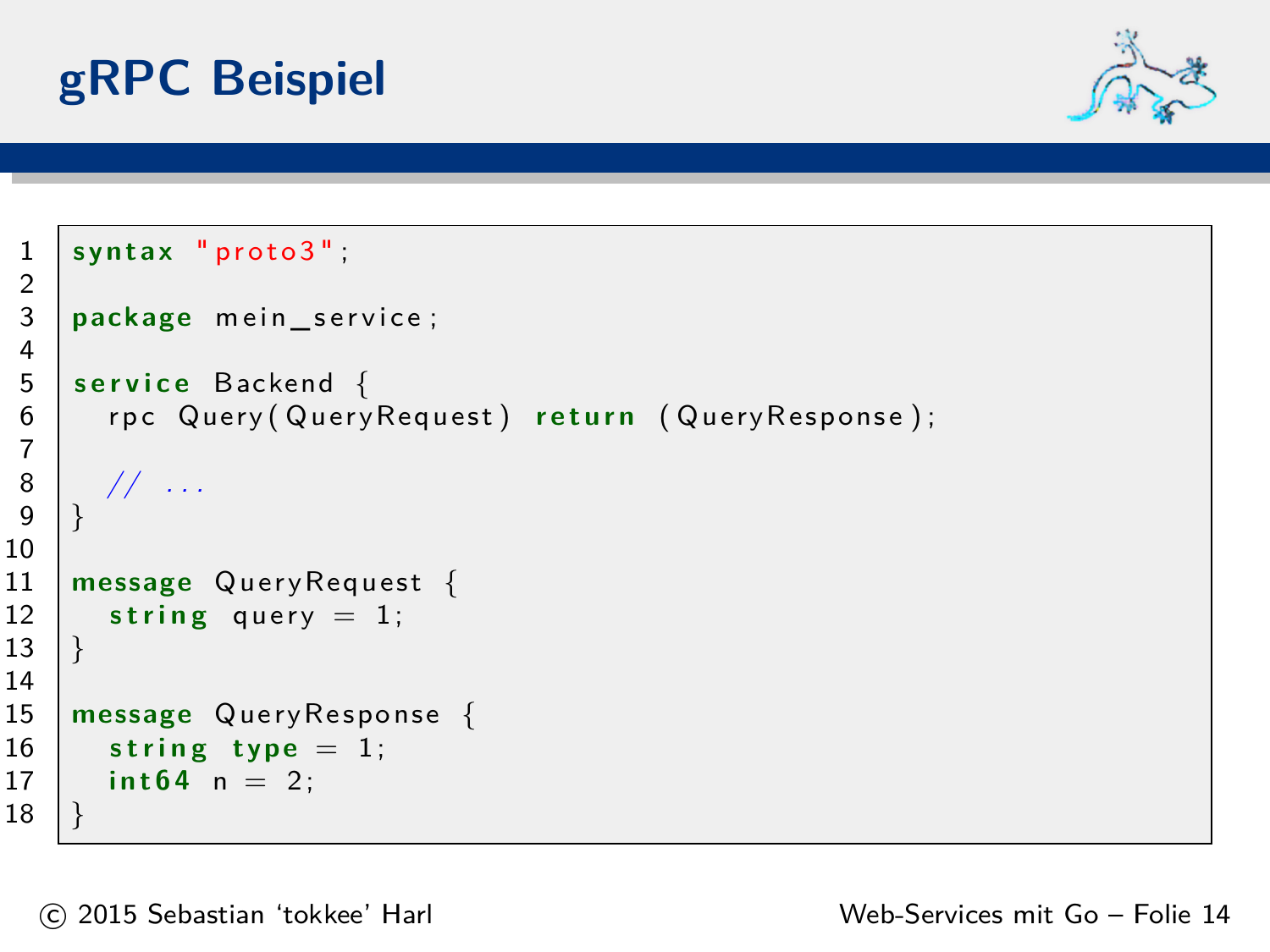



- Die "protobuf" Datei muss mittels des Protobuf Compilers und einer gRPC Compiler-Erweiterung übersetzt werden
- Der Compiler erzeugt Go Code, welcher Interfaces und generischen Code erzeugt
- Das Interface entspricht im Wesentlichen der service Definition
- Das Interface muss für den Server implementiert werden
- Generischer Client-Code häufig ausreichend

https://github.com/grpc/grpc-go https://golang.org/x/net/context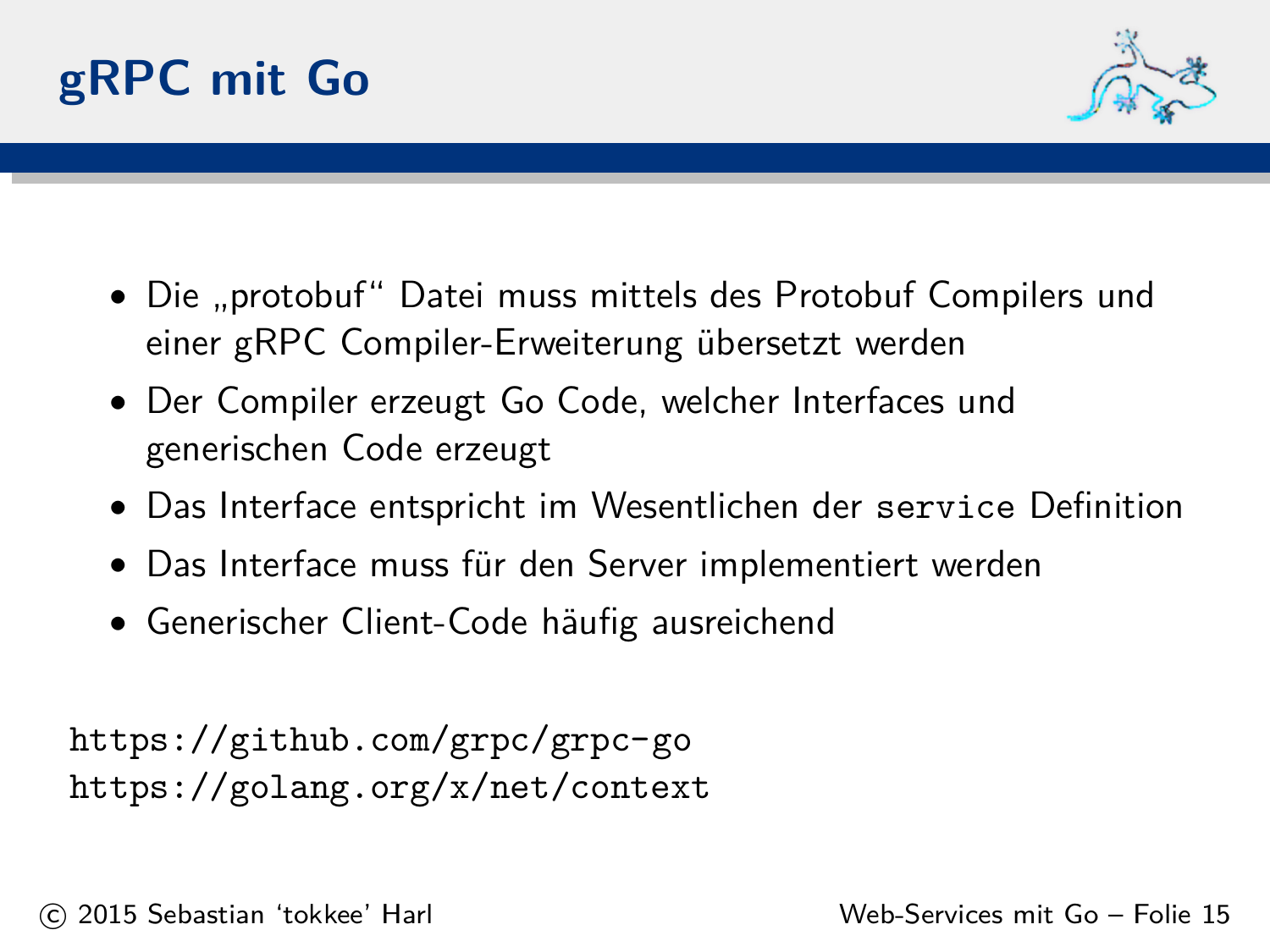## **gRPC mit Go: Server**



```
1 \frac{1}{2} server implementiert den "Backend" service.
 2 type server struct {}
 3
 4 func (*server) Query (ctx context Context,<br>5 in *pb OuervRequest) (*pb OuervResponse
        in *pb. QueryRequest) (* pb. QueryResponse, error ) \{\frac{6}{7}n, err := runQuery ( in . Query )
 \begin{array}{c|c} 8 & \text{if err} & \text{!= nil} \\ 9 & \text{return nil} & \text{e} \end{array}return nil, err
10 | }
11 | return &pb. Query Response {
12 Type "irgendwas"
13 N: n.
14 }, nil
15 }
```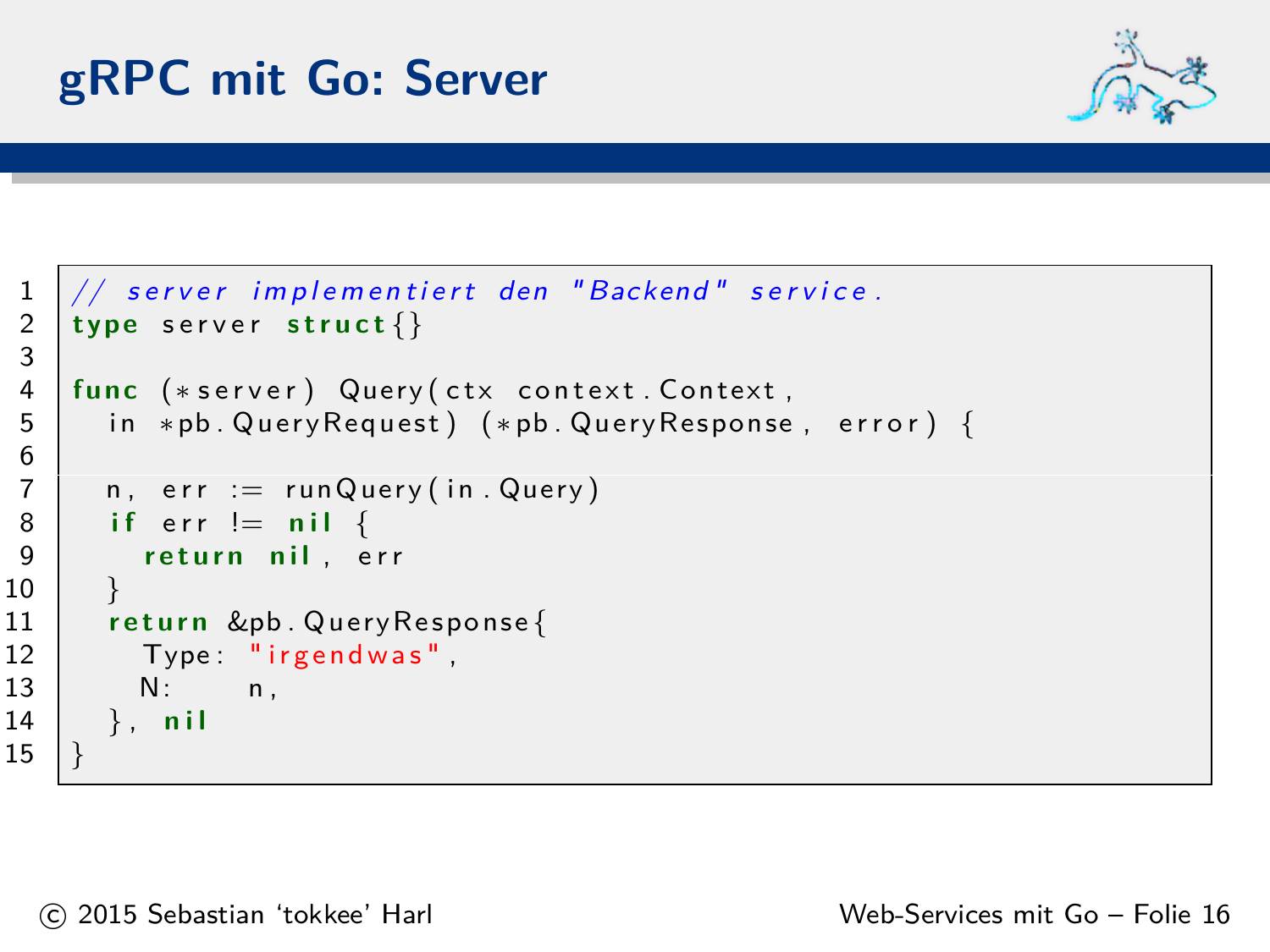## **gRPC mit Go: Server II**



```
\begin{array}{c|c} 1 & \text{func } \text{ main}() \\ 2 & 1, \text{ err} := \text{n} \end{array}2 | I, err := net . Listen ("top", port)<br>3 if err != nil {
           if err != nil {
 4 \mid \log . Fatal (err)
 5 |\frac{6}{7}7 \mid s := \text{g rpc} . New Server ( )<br>8 \mid pb . Register Backend Ser
           pb . Register Backend Server (s, &server { })
 9 \mid s. Serve (1)
10 }
```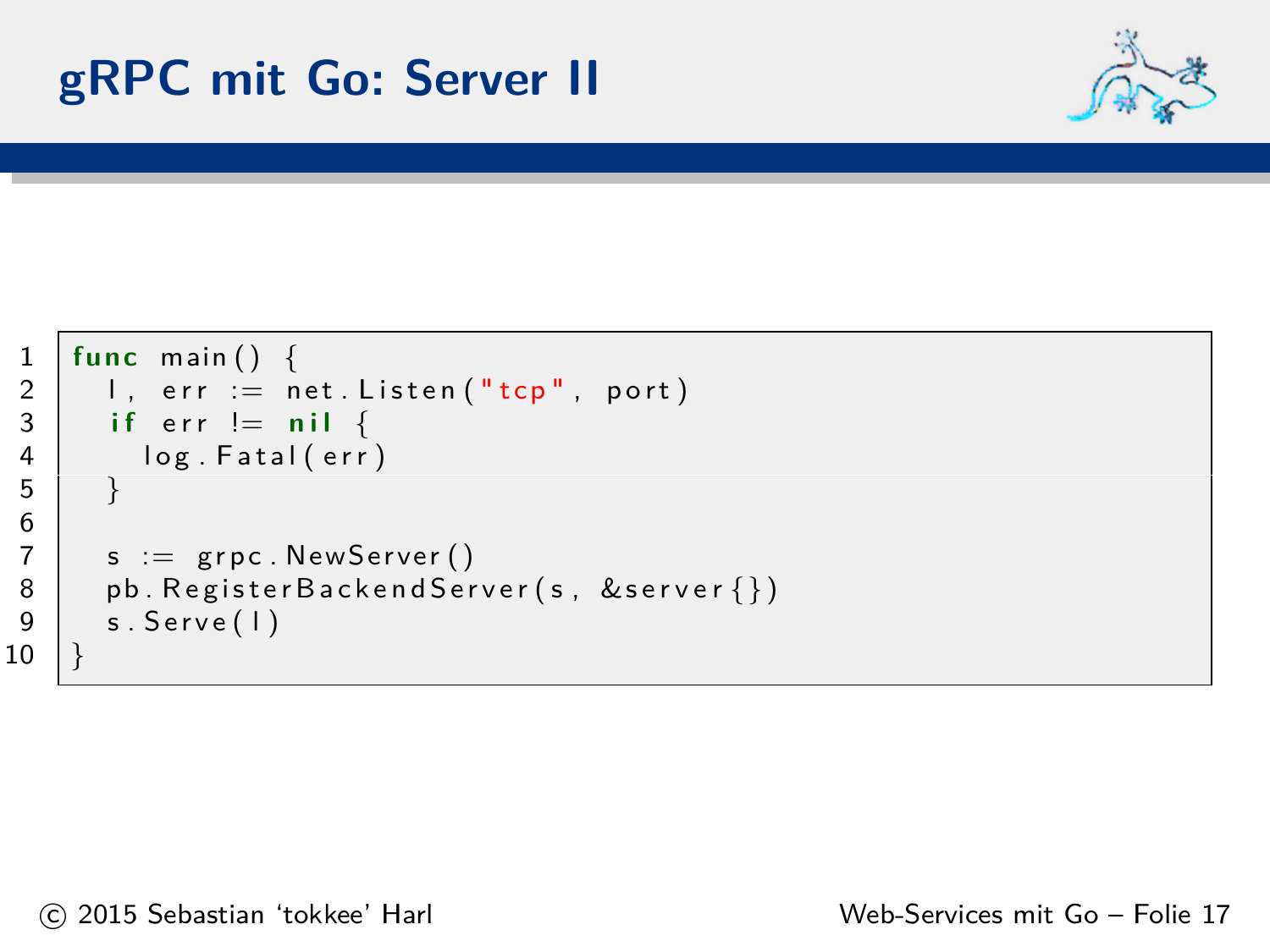# **gRPC mit Go: Client**



```
1 | func main () {
 2 \mid ctx := \text{context} \cdot \text{Background}()3
 4 conn, err := grpc. Dial ("localhost:50051", grpc. WithInsecure ()
 5 if err != nil {
6 log. Fatal (err)
 \overline{7}8 defer conn. Close ()
9 \mid c := pb. New Backend Client (conn)
10
11 res, err := c. Query (ctx, &pb. Query Request {
12 Query " ein \Box query",
13 \mid \}14 if err != nil {
15 log . Fatal (err)
16 }
17 fmt . P r i n t f ( " An two r t ␣vom␣Typ␣%q : ␣%d\n" , r e s . Type , r e s .N)
18 }
```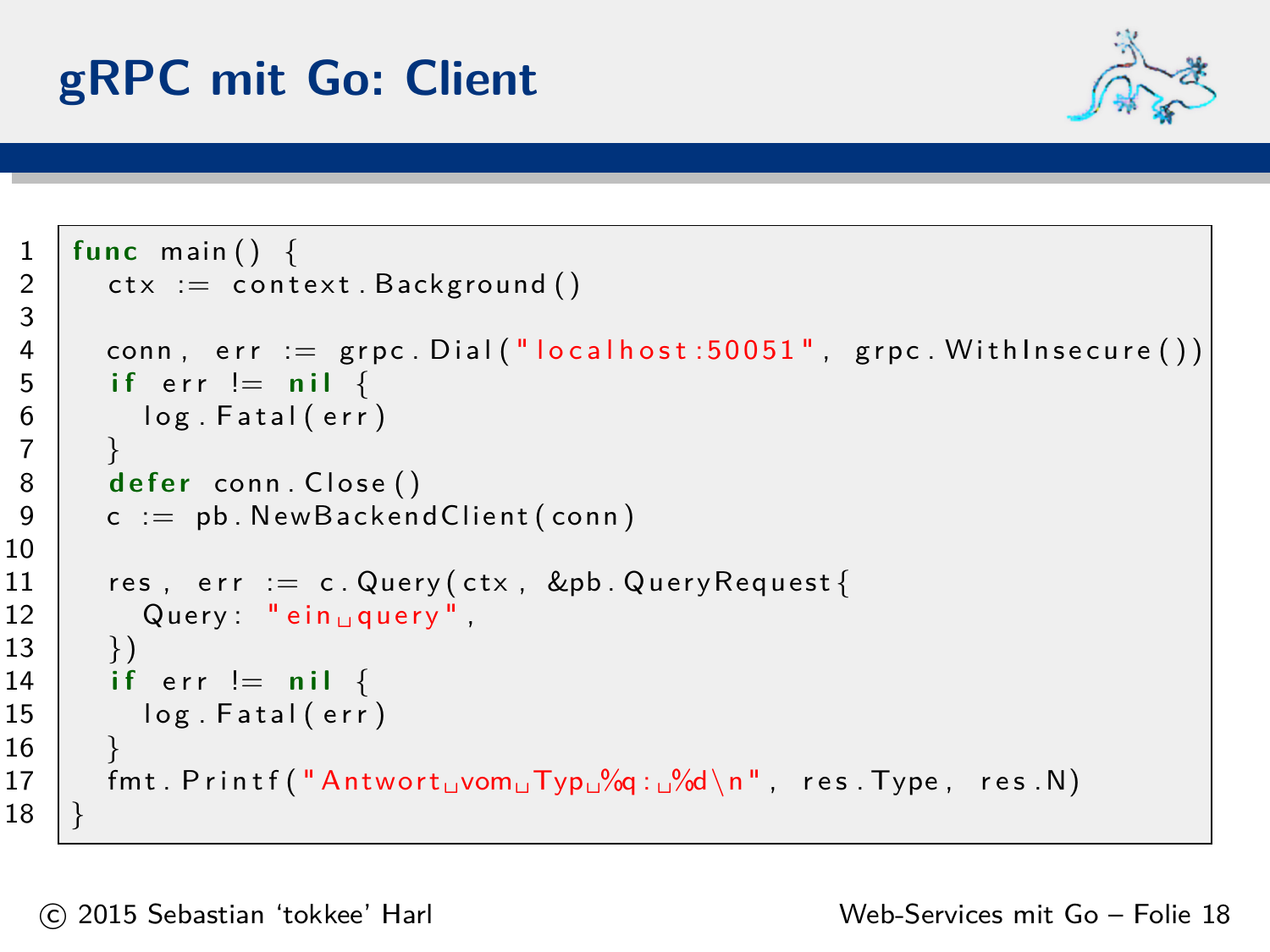

Go ist dazu gedacht, in anderen Werkzeugen (z.B. Editor/IDE) verwendet zu werden (go/ast, etc.)

- · gofmt, goimports
- godoc, https://godoc.org/

#### vim:

```
1
\overline{2}3
```

```
autocmd filetype go
      autocmd BufWritePre <buffer>Fmt
let g:gofmt_command = "goimports"
```
C 2015 Sebastian 'tokkee' Harl